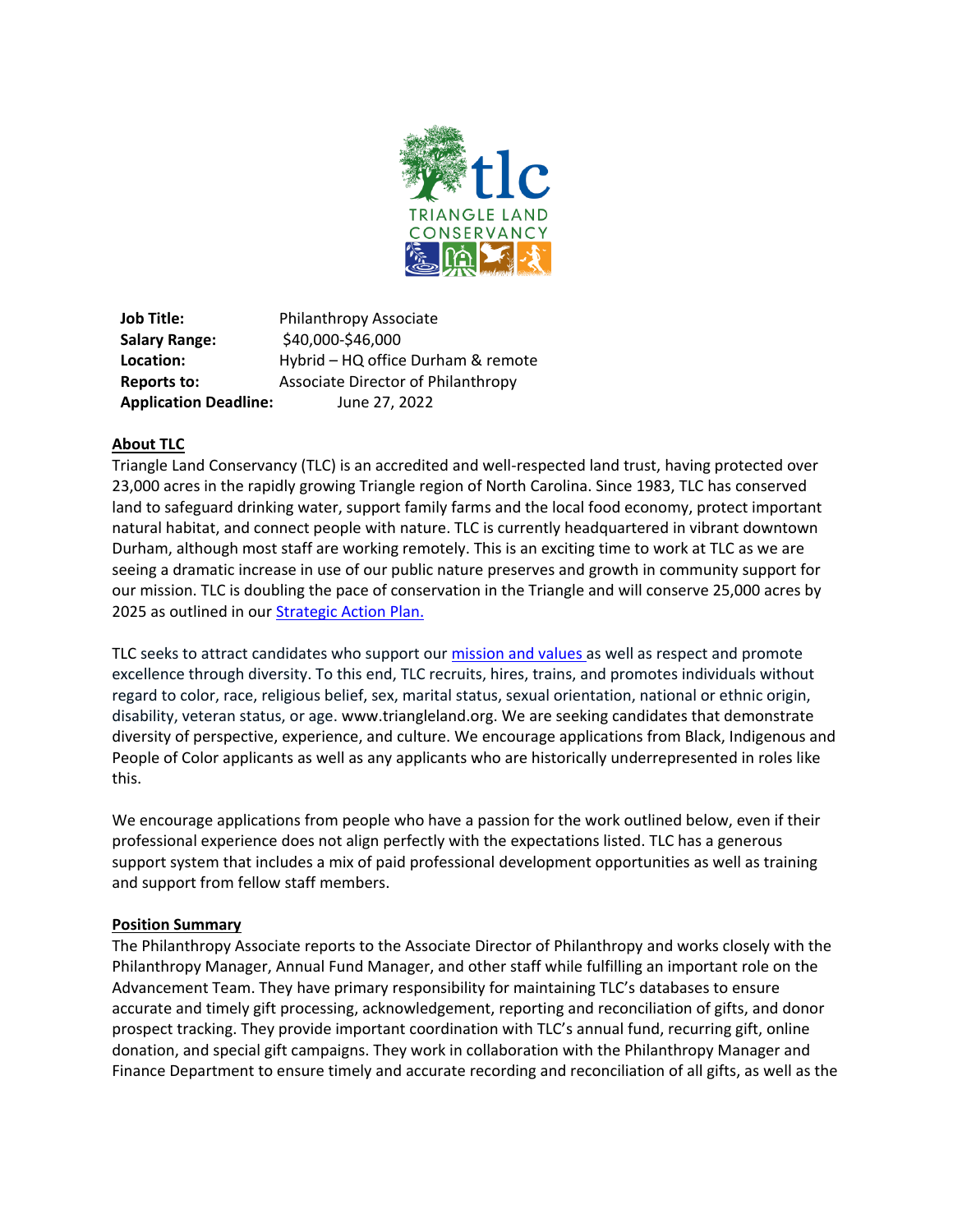Land Protection and Stewardship Department to ensure landowner and other relevant information is current and tracked within the database.

## **Essential Duties Include**

#### *Donor Database Management*

- Responsible for timely and accurate data entry in The Raiser's Edge NXT database from gift entry through batching and acknowledgement.
- Provide timely and appropriate stewardship of gifts including acknowledgement letters, emails, phone calls and timely updating of internal gift tracking mechanisms.
- Update donor records in a timely manner and complete routine database audits to ensure accurate record keeping.
- Assist with donor data management by creating lists, queries, and reports for mailings, publications, emails, and donor stewardship activities.
- Support timely and accurate production of fundraising analysis reports for use by leadership, Philanthropy staff, committees, and Board members.
- Work closely with Finance Department to ensure accurate recording and timely reconciliation of all gifts and reports, especially during monthly and fiscal year-end closing and audit.
- Provide important collaboration with TLC's annual fund program, online donation, and special gift campaigns.

### *Project Management and Coordination*

- Coordinate projects in an organized and timely manner including solicitation and stewardship mailings; fundraising and donor appreciation events .
- Coordinate with Philanthropy staff to ensure alignment between program goals and delivery of member benefits. Participate in developing, implementing, and tracking department goals.
- Maintain an organized supply of Philanthropy specific materials, inventory and order general office supplies, act as primary in-office recipient of office deliveries and provide timely notification to relevant staff.

# **Essential Experience, Technical Skills and Competencies**

- BA/BS or equivalent education and/or experience.
- Demonstrated data entry experience. Raiser's Edge or similar CRM program experience preferred.
- Demonstrated ability to retrieve, analyze, and synthesize information to create accurate reports and lists.
- Strong organizational and analytical skills. High degree of focus and attention to detail.
- High proficiency in Word, Excel and Outlook required. Word Press and MailChimp experience desired.

#### **Attributes**

- Has a strong understanding of Diversity, Equity and Inclusion and a commitment to noticing how our work can be more equitable and supporting those efforts.
- Detail and deadline‐oriented: You are attentive to details, generally get it right the first time, but invite input from other staff. You are accountable.
- Go getter: You are mature, supportive, and dependable, can easily shift back and forth from working autonomously to working collaboratively, and desire to undertake new and varied projects and responsibilities.